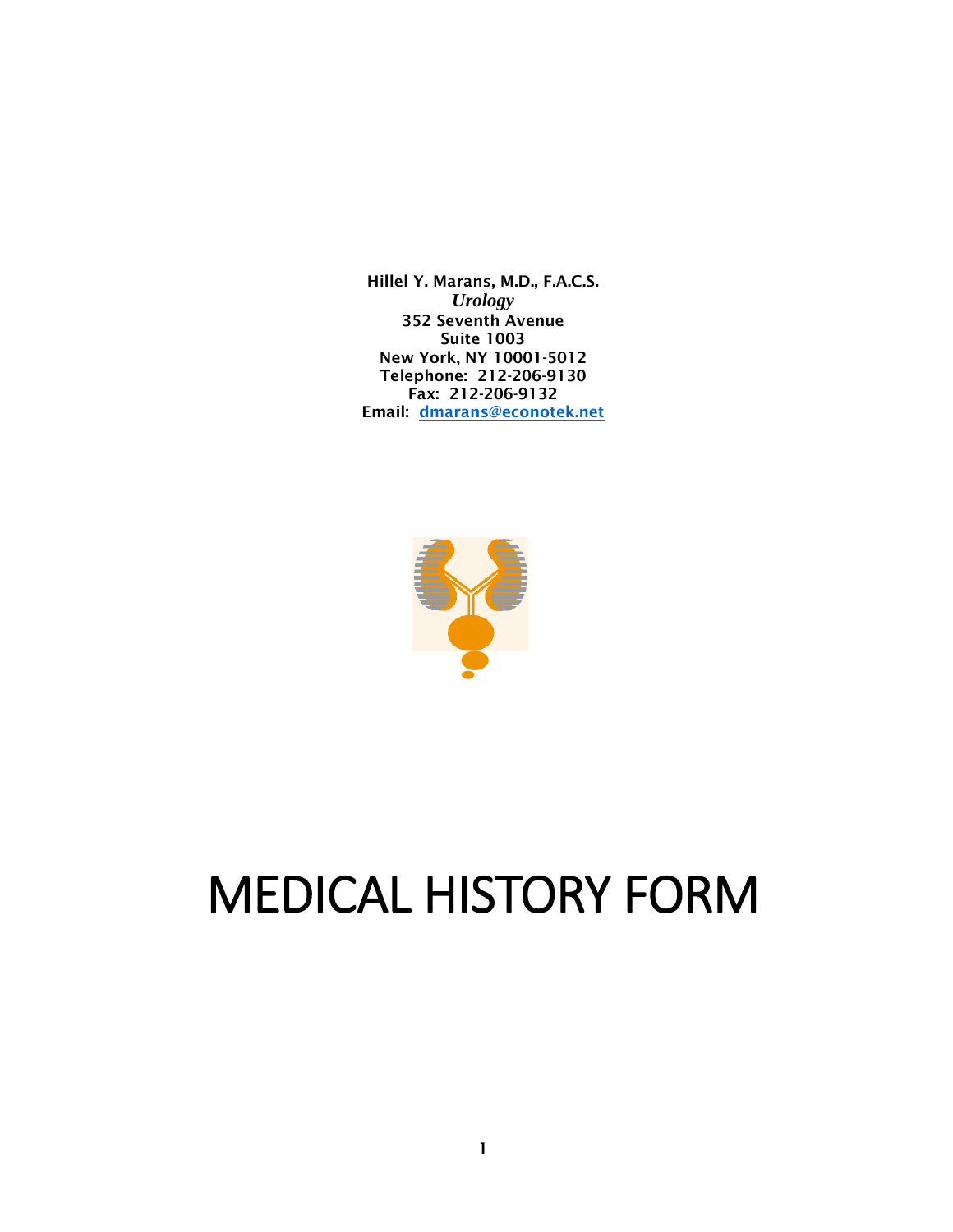|                      |       | [Account # ___________________ Office Use Only]                                                                 |
|----------------------|-------|-----------------------------------------------------------------------------------------------------------------|
| Name:                | Date: | and a construction of the contract of the contract of the contract of the contract of the contract of the contr |
| Referring Doctor: __ |       |                                                                                                                 |

# **HISTORY OF PRESENT ILLNESS**

# CURRENT URINARY PATTERN

|                                                                                                                              | $\star$ |  |  |
|------------------------------------------------------------------------------------------------------------------------------|---------|--|--|
|                                                                                                                              | $\star$ |  |  |
|                                                                                                                              |         |  |  |
|                                                                                                                              |         |  |  |
|                                                                                                                              |         |  |  |
|                                                                                                                              |         |  |  |
| Have you had kidney stones? _____ Please provide dates of attacks that did not require surgery: ____________________________ |         |  |  |
| Did you ever require a surgical procedure for stones? _______                                                                |         |  |  |
|                                                                                                                              |         |  |  |
| Have you ever had urinary infections such as kidney or bladder infections? State how many times and date of infections:      |         |  |  |
|                                                                                                                              |         |  |  |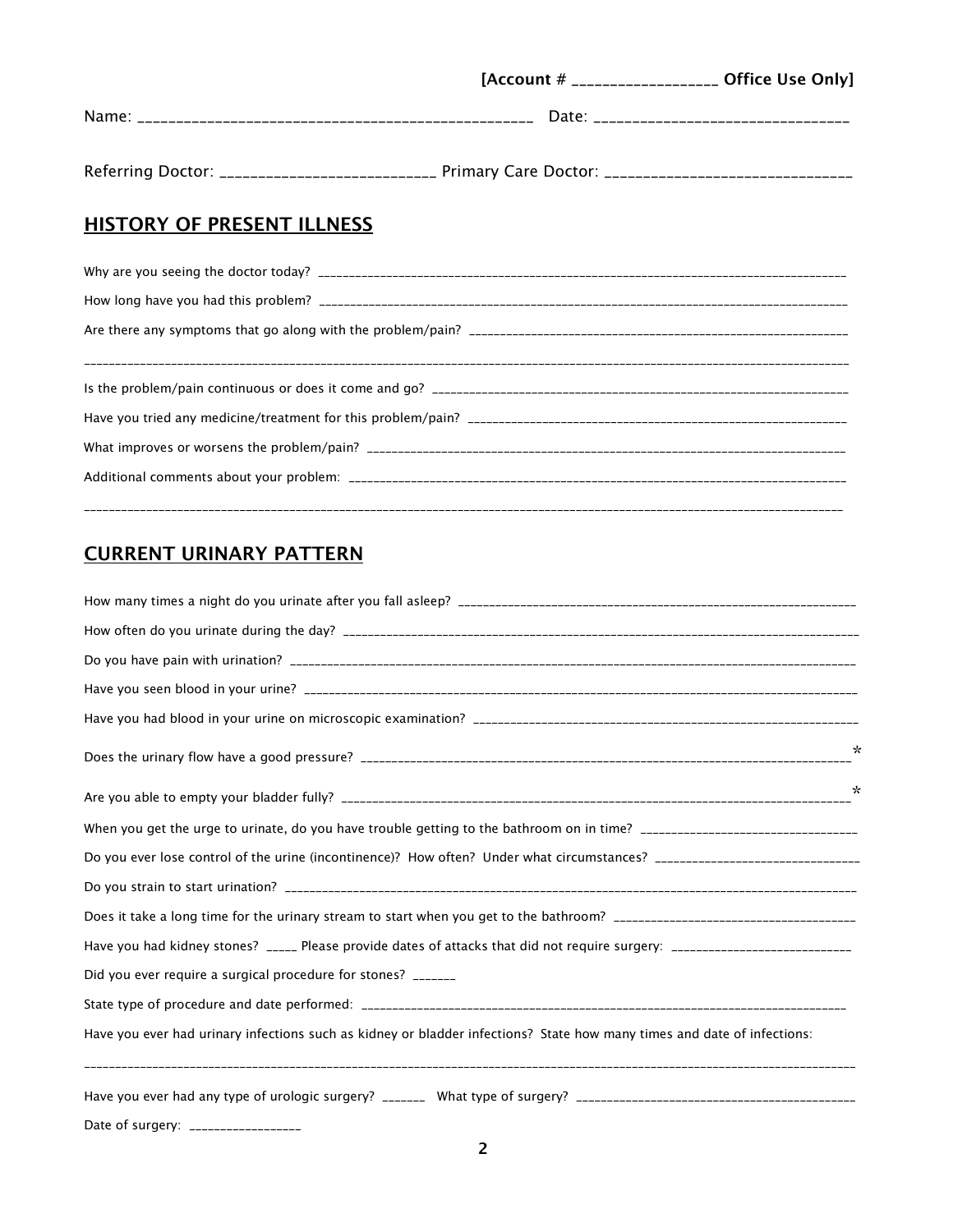Name: \_\_\_\_\_\_\_\_\_\_\_\_\_\_\_\_\_\_\_\_\_\_\_\_\_\_\_\_\_\_\_\_\_\_\_\_\_\_\_\_\_\_\_\_\_\_\_\_\_\_\_ Date: \_\_\_\_\_\_\_\_\_\_\_\_\_\_\_\_\_\_\_\_\_\_\_\_\_\_\_\_\_\_\_\_\_

## PAST MEDICAL HISTORY

CURRENT MEDICATIONS – Please list ALL medications you are currently taking including over the counter meds

| Drug Name:                   | Strength:     | Directions/How, you take it: |
|------------------------------|---------------|------------------------------|
|                              |               |                              |
|                              |               |                              |
|                              | ------------- |                              |
| ---------------------------- |               |                              |
|                              |               |                              |
|                              |               |                              |
|                              |               |                              |
|                              |               |                              |
| Attach list if necessary.    |               |                              |
|                              |               |                              |

\*MEDICATION ALLERGIES\* \_\_\_\_\_\_\_\_\_\_\_\_\_\_\_\_\_\_\_\_\_\_\_\_\_\_\_\_\_\_\_\_\_\_\_\_\_\_\_\_OTHER ALLERGIES\_\_\_\_\_\_\_\_\_\_\_\_\_\_\_\_\_\_\_

PAST MEDICAL HISTORY: Please CHECK if you have ever had any of the following diseases or conditions:

Cholelithiasis Gastroenteritis Lymphoma

 $\Box$ Alzheimer's Disease  $\Box$ Chronic renal failure  $\Box$   $\Box$  Gout

ADD Chronic fatigue syndrome Gastric cancer Malaise □Chronic liver disease GERD GERD Melanoma Alcoholism Chronic lung disease Glaucoma Mental illness  $\Box$ Allergies  $\Box$ Chronic renal insufficiency  $\Box$  Goiter  $\Box$  Migraine  $\Box$ Alzheimer's Disease  $\Box$ Chronic renal failure  $\Box$  Gout  $\Box$  Mitral stenosis Anemia Colitis Hay fever Mitral insufficiency  $\Box$ Aneurysm  $\Box$ Constipation  $\Box$ Heart attack  $\Box$ Mitral valve prolapse  $\Box$ Angina  $\Box$ Colon cancer  $\Box$ Heart disease  $\Box$ Mumps Anorexia Colon condition Heart valve problem Nervous breakdown  $\Box$ Anxiety disorder  $\Box$ Congenital heart disease  $\Box$ Heart murmur  $\Box$ Obesity Arthritis Congenital heart failure Hemorrhoids Osteoporosis  $\Box$ Arrhythmia  $\Box$ Crohn's Disease  $\Box$ Hepatitis  $\Box$ Pancreatitis Aortic aneurysm Deafness Herniated disc Pancreatic cancer  $\Box$ Aortic stenosis  $\Box$ Deep vein thrombosis  $\Box$ Hiatal hernia  $\Box$ Peptic ulcer  $\Box$ Aortic insufficiency  $\Box$ Depression  $\Box$ High cholesterol  $\Box$ Phlebitis Asthma Diabetes-non ins dependent High blood pressure Polio  $\Box$ Atrial fibrillation  $\Box$ Diabetes-insulin dependent  $\Box$ Impaired glucose tol.  $\Box$ Prostate cancer  $\Box$ Back pain  $\Box$ Diabetes-uncontrolled  $\Box$ Infertility  $\Box$ Prostatitis BPH Diarrhea *I*rritabl*e* bowel disease Pulmonary embolism Bi-polar disorder Eating disorder Inflam. bowel disease Rectal fissure Bladder cancer Ear Infections Kidney disease Rectal cancer Bleeding disorder Elevated PSA Kidney infections Rheumatic Fever  $\Box$ Blindness  $\Box$ Emphysema  $\Box$ Kidney stones  $\Box$ Sexually trans. disease  $\Box$ Brain tumors  $\Box$ Enlarged heart  $\Box$ Infectious disease  $\Box$ Sickle cell anemia  $\Box$ Breast cancer  $\Box$ Epilepsy  $\Box$ Laryngeal cancer  $\Box$ Stroke Bronchitis Fibrocystic breast disease Leukemia Suicide attempt Cataracts Fibromyalgia Liver disease Testicular cancer Cerebrovascular Gastric cancer Lung disease Thyroid disease Cholecystitis Gastritis Lung cancer Tuberculosis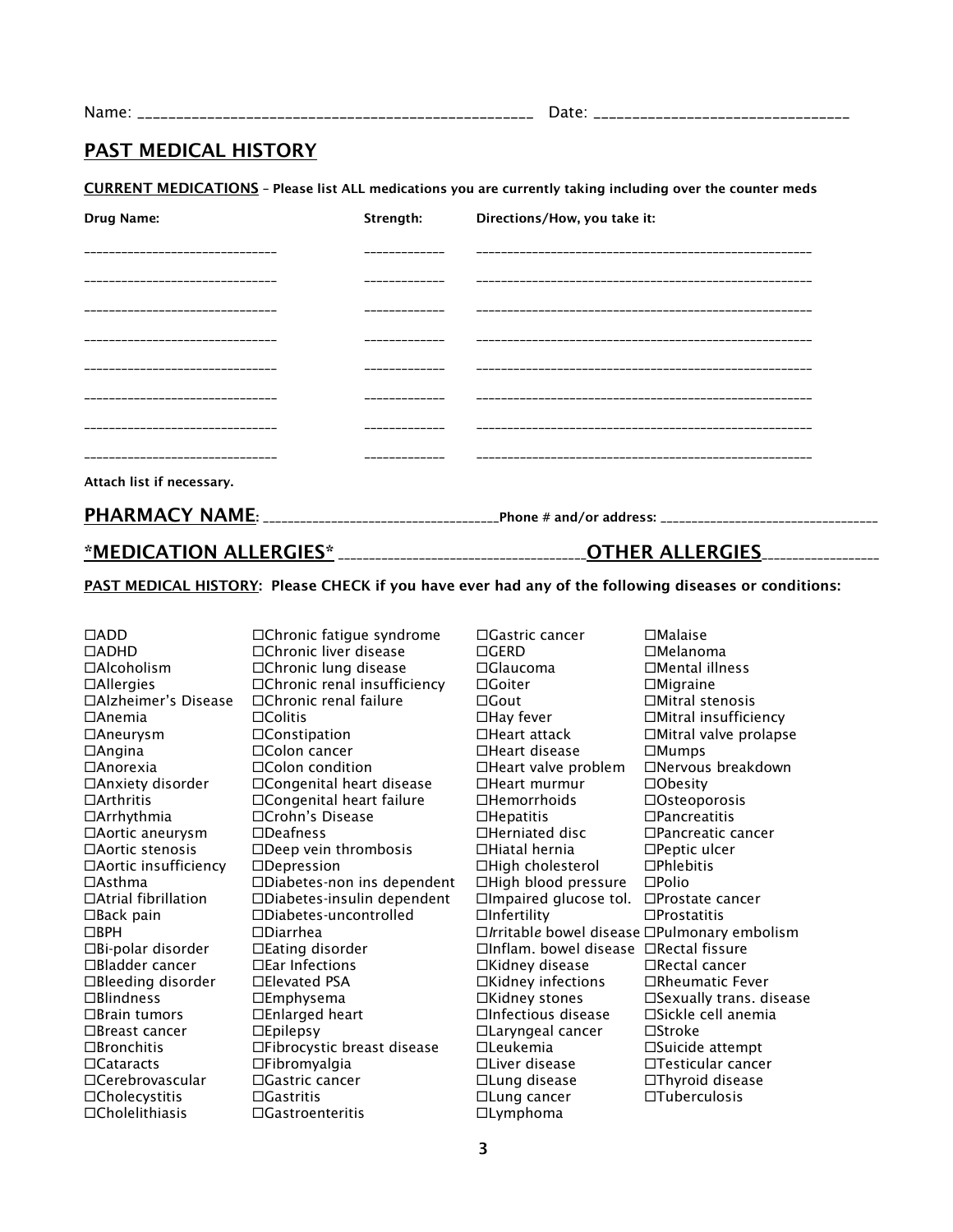| Date: _____________________________ |
|-------------------------------------|
|                                     |
|                                     |

# SURGICAL HISTORY

Please CHECK if you have had any of the following surgeries. Write the date of surgery:

 $\Box$ Amputation  $\Box$  Eye Surgery  $\Box$  R or  $\Box$  L  $\Box$  Nephrectomy  $\Box$  R or  $\Box$  L Colon Resection Liver Surgery TUMT Prostate  $\Box$ Cystoscopy and fulguration  $\Box$ ESWL  $\Box$ R or  $\Box$ L

Dangioplasty Dephrolithotomy DR or DL Dephrolithotomy DR or DL<br>Dangioplasty Depair DEFOOt Surgery DR or DL DOrchiectomy DR or DL DAOrthiectomy DR or DL Aortic Aneurysm Repair Foot Surgery R or L Orchiectomy R or L Appendectomy Gastric Surgery Pacemaker Insertion □Arthroscopic Surgery <br>
□Hand Surgery □R or □L □Parathyroidectomy Back Surgery Heart Surgery Penile Implant Bariatric Surgery Heart Transplant PEG Bladder Surgery Hemorrhoidectomy PE Tubes  $\Box$ Herniorrhaphy $\Box$ R or  $\Box$ L Brachytherapy Hip Surgery R or L Radical Prostatectomy □Brain Surgery THydrocelectomy DR or DL DRenal Transplant □Breast Surgery TR or コレントン Illeal conduit The Surgery Conduit The Surgery Conduit □Biopsy of Prostate Tilleostomy Septoplasty Septoplasty □CABG Indigo Laser Surgery Sinus Surgery Sinus Surgery Sinus Surgery Sinus Surgery □Carotid Artery Surgery <br>
□Inguinal Herniorrhaphy □R or □L □Skin Grafting Carpal Tunnel Surgery Knee Surgery R or L Spermatocelectomy R or L Cataract Surgery Laminectomy Splenectomy □Cervical Spine Surgery Stomach Surgery DLaparoscopy Stomach Surgery Stomach Surgery Cholecystectomy Laparotomy Tonsil Surgery Circumcision Leg Surgery R or L Thyroid Surgery □ Lumpectomy Dumpectomy DULumpectomy DULumpectomy DULumpectomy DUR Bladder tumor<br>□ DTUR Prostate Corneal Surgery Lung Surgery TUR Prostate  $\Box$ Cystoscopy  $\Box$ Lymphatic Node Dissection  $\Box$ Umbilical Hernia  $\Box$ Cystoscopy  $\Box$ R or  $\Box$ L $\Box$ Lysis Adhesions  $\Box$ Ureteroscopy  $\Box$ R or  $\Box$ L Cyst Removal Mastectomy Varicocelectomy R or L  $\square$ Deliveries (Vaginal or C-Section)  $\square$ Mastoid Surgery  $\square$  Vasectomy Ear Surgery R or L Meatotomy Vein Stripping EGD Nasal Surgery Ventral Hernia Repair □Epididymectomy → □Needle Biopsy → □VLAP

Other: \_\_\_\_\_\_\_\_\_\_\_\_\_\_\_\_\_\_\_\_\_\_\_\_\_\_\_\_\_\_\_\_\_\_\_\_\_\_\_\_\_\_\_\_\_\_\_\_\_\_\_\_\_\_\_\_\_\_\_\_\_\_\_\_\_\_\_\_\_\_\_\_\_\_\_\_\_\_\_\_\_\_\_\_\_\_\_\_\_\_\_\_\_\_\_\_\_\_\_\_\_\_\_\_\_\_

\_\_\_\_\_\_\_\_\_\_\_\_\_\_\_\_\_\_\_\_\_\_\_\_\_\_\_\_\_\_\_\_\_\_\_\_\_\_\_\_\_\_\_\_\_\_\_\_\_\_\_\_\_\_\_\_\_\_\_\_\_\_\_\_\_\_\_\_\_\_\_\_\_\_\_\_\_\_\_\_\_\_\_\_\_\_\_\_\_\_\_\_\_\_\_\_\_\_\_\_\_\_\_\_\_\_\_\_\_\_\_\_\_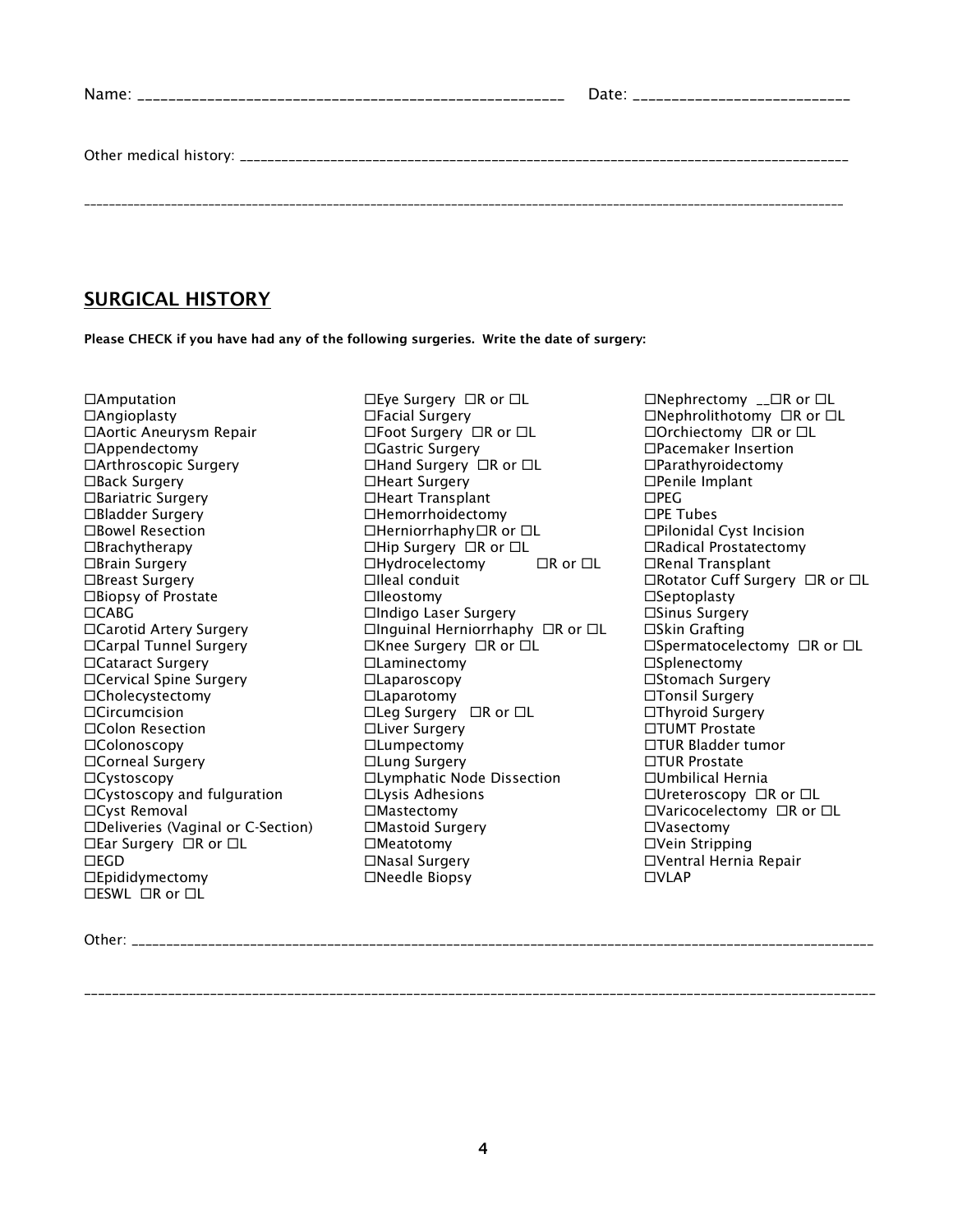|  | $\sim$ uc $\sim$ |
|--|------------------|
|--|------------------|

**SEXUAL HISTORY** (These questions, like all the others, are protected by medical confidentiality. If any questions

| make you uncomfortable, please omit.)                                                                          |
|----------------------------------------------------------------------------------------------------------------|
|                                                                                                                |
|                                                                                                                |
| For men: Are you having any difficulties with your erections? Please describe: _______________________________ |
|                                                                                                                |
|                                                                                                                |
| HIV STATUS: □ Negative: □ Positive: □ Not Known:                                                               |

# FAMILY HISTORY

### Please CHECK and indicate which family member has/had any of the following: (Mother, Father or Siblings):

| $\Box$ Arthritis<br>$- - - - - - - - -$                                                             | $\Box$ Gout                         | $- - - - - - - -$ | □Multiple Sclerosis _________                |                   |
|-----------------------------------------------------------------------------------------------------|-------------------------------------|-------------------|----------------------------------------------|-------------------|
| $\Box$ Bedwetting<br>$- - - - - - - - -$                                                            | □Heart Attack                       | $- - - - - - - -$ | □Laryngeal Cancer _________                  |                   |
| □Bladder Cancer __________                                                                          | $\Box$ Hypertension                 | ----------        | □Prostate Cancer                             | $- - - - - - - -$ |
| □Crohn's Disease __________                                                                         | □Kidney Disease                     | $\frac{1}{1}$     | $\square$ Stroke                             | $- - - - - - - -$ |
| $\Box$ Depression                                                                                   | □Kidney Stones                      |                   | $\Box$ Testis Cancer                         |                   |
| $\square$ Diabetes<br>$- - - - - - - - -$                                                           | $\Box$ Melanoma                     | $---------$       | $\square$ Tuberculosis                       | $- - - - - - - -$ |
| Has any blood relative had cancer of the prostate, kidney, bladder or testicles? __________________ |                                     |                   |                                              |                   |
| Whom? ___________________________                                                                   |                                     |                   |                                              |                   |
|                                                                                                     |                                     |                   |                                              |                   |
| <b>SOCIAL HISTORY</b>                                                                               |                                     |                   |                                              |                   |
| Please provide the following information:                                                           |                                     |                   |                                              |                   |
| <b>Marital Status:</b>                                                                              |                                     |                   |                                              |                   |
| $\Box$ Single<br>$\Box$ Married                                                                     | $\Box$ Separated<br>$\Box$ Divorced | $\Box$ Widowed    | $\Box$ Life Partner $\Box$ Common Law Spouse |                   |
| Dependants: Please indicate # of each, if you have:                                                 |                                     |                   |                                              |                   |
| ______Sons ______Daughters ______Parents                                                            | $\square$ None                      |                   |                                              |                   |
|                                                                                                     |                                     |                   |                                              |                   |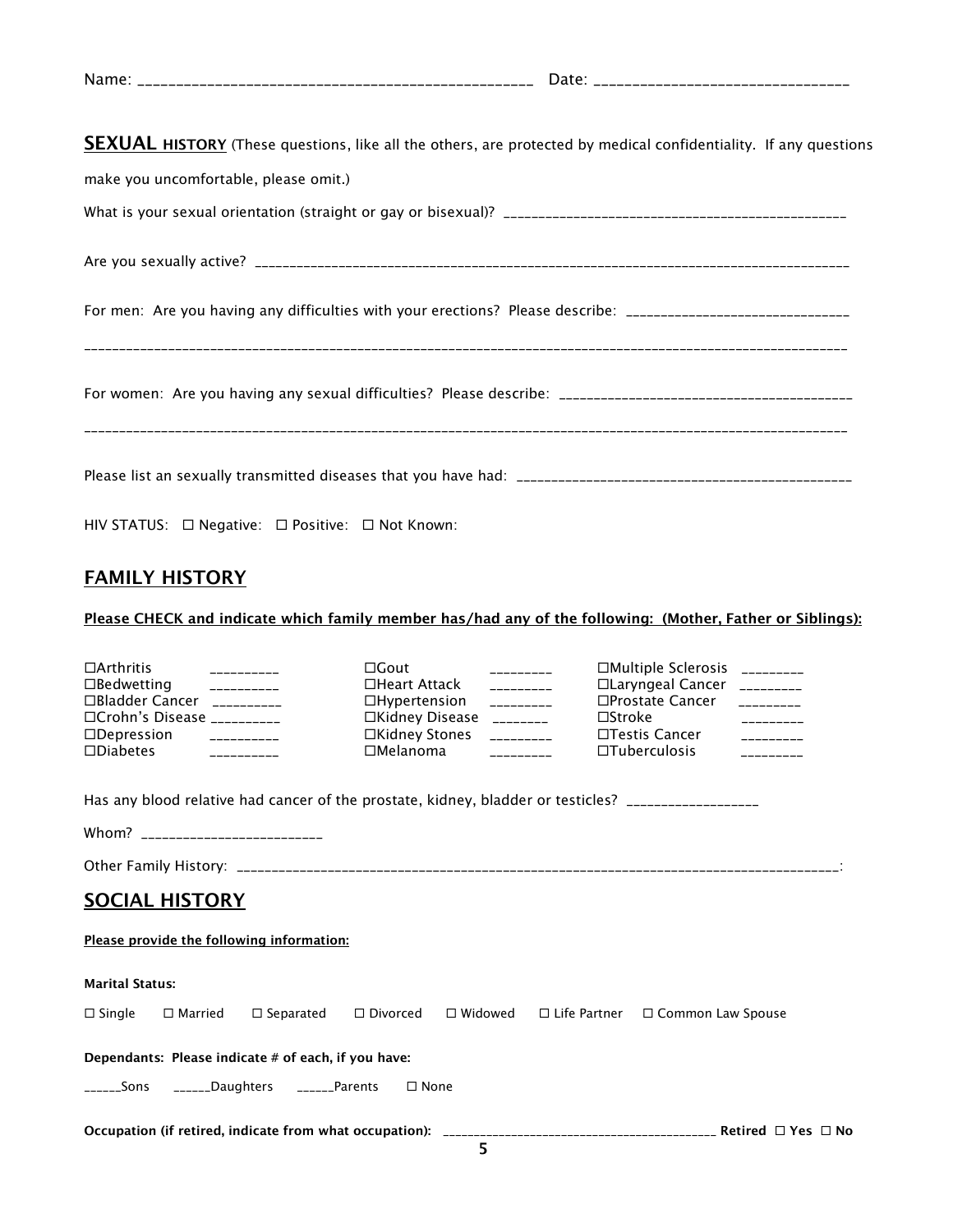|  | _____________________ |
|--|-----------------------|
|--|-----------------------|

Exercise on a regular basis  $\Box$  Yes  $\Box$  No

#### Alcohol Consumption (check correct answer):

#### 1. How often do you have a drink containing alcohol?

- $\square$  Never (0 points)
- □ Monthly or less (1 points)
- $\Box$  Two to four times a month (2 points)
- $\Box$  Two to three times per week (3 points)
- $\Box$  Four or more times a week (4 points)

#### 2. How many drinks containing alcohol do you have on a typical day when you are drinking?

- $\Box$  1 or 2 (0 points)
- $\Box$  3 or 4 (1 points)
- $\Box$  5 or 6 (2 points)
- $\Box$  7 to 9 (3 points)
- $\Box$  10 or more (4 points)

#### 3. How often do you have six or more drinks on one occasion?

- $\square$  Never (0 points)
- $\square$  Less than Monthly (1 points)
- $\Box$  Monthly (2 points)
- $\Box$  Two to three times per week (3 points)
- $\Box$  Four or more times a week (4 points)

#### Add the numerical value of each answer selected to get your total alcohol consumption score.

TOTAL SCORE: \_\_\_\_\_\_\_\_\_\_\_

#### Tobacco per day:

|  |                                                | $\square$ No $\square$ Yes Packs/day ______ Numbers of years you have smoked: ________ |                                                                                                    |
|--|------------------------------------------------|----------------------------------------------------------------------------------------|----------------------------------------------------------------------------------------------------|
|  |                                                |                                                                                        | If you previously smoked, when did you stop? ___________ How many years did you smoke? ___________ |
|  | How many packs a day at your maximum? ________ |                                                                                        |                                                                                                    |
|  |                                                |                                                                                        |                                                                                                    |
|  |                                                | Caffeinated beverages: □ No □ Yes Type: _______________ How many a day? _________      |                                                                                                    |
|  |                                                |                                                                                        | Recent Travel: □ None □ United States □ Worldwide Where:_____________________________              |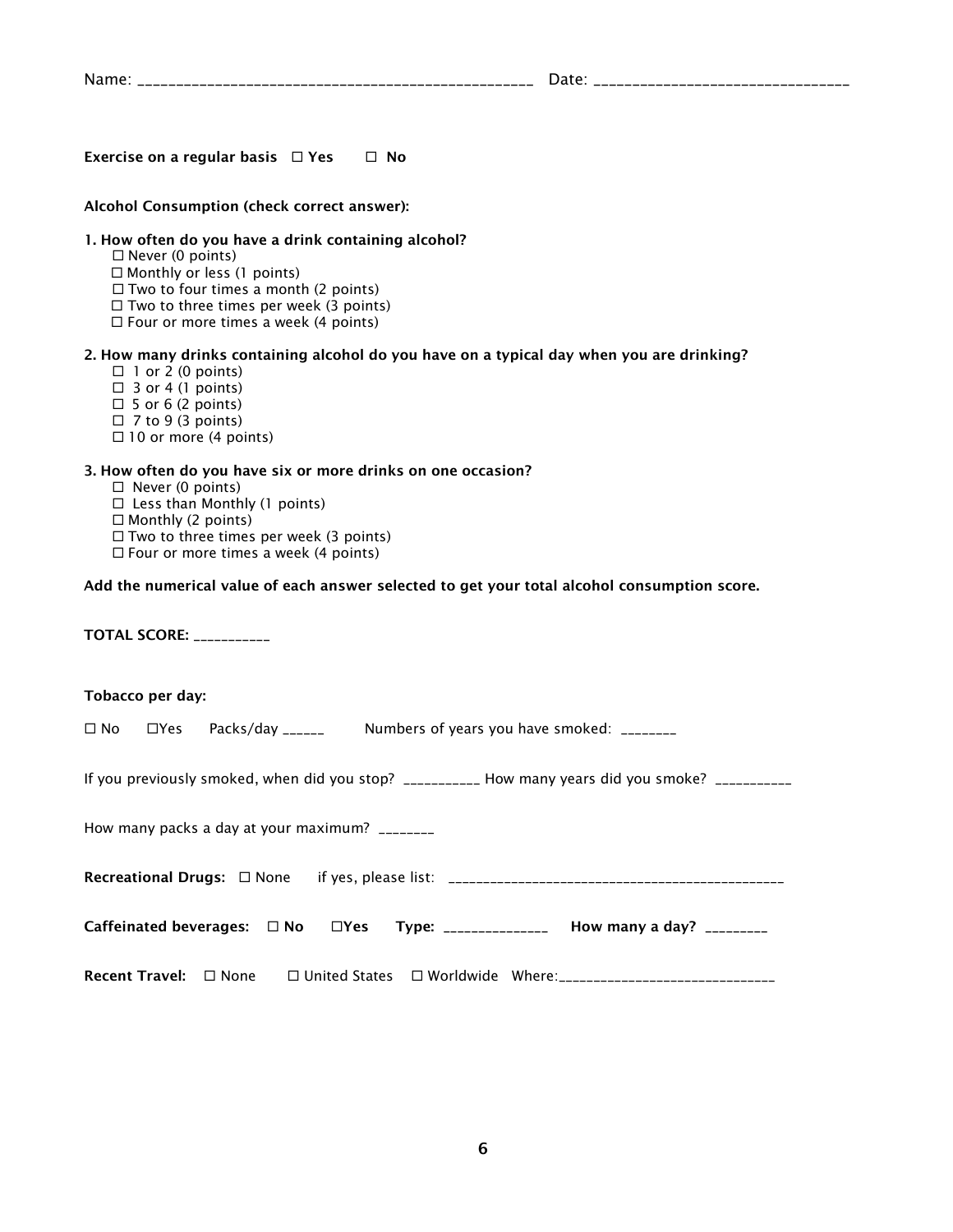Name: \_\_\_\_\_\_\_\_\_\_\_\_\_\_\_\_\_\_\_\_\_\_\_\_\_\_\_\_\_\_\_\_\_\_\_\_\_\_\_\_\_\_\_\_\_\_\_\_\_\_\_ Date: \_\_\_\_\_\_\_\_\_\_\_\_\_\_\_\_\_\_\_\_\_\_\_\_\_\_\_\_\_\_\_\_\_

#### REVIEW OF SYSTEMS

Please CHECK if you have any of the following conditions:

**CONSTITUTIONAL** - Do you have  $\Box$  fever  $\Box$  chills or  $\Box$  weight loss?

**EYES** - Do you have  $\Box$  blurred vision  $\Box$  pain in the eyes or  $\Box$  double vision?

**NEUROLOGICAL** - Do you have  $\Box$  tremors  $\Box$  numbness/tingling or  $\Box$  dizzy spells?

**ENDOCRINE** - Do you have  $\Box$  excessive thirst  $\Box$  feelings of hot or cold or  $\Box$  tiredness?

**GASTROINTESTINAL** - Do you have  $\Box$  nausea/vomiting  $\Box$  constipation  $\Box$  diarrhea  $\Box$  abdominal pain or  $\square$  irregular bowel

movements?

**CARDIOVASCULAR** - Have you ever had prolonged  $\Box$  chest pain  $\Box$  irregular heart beat or  $\Box$  swelling of lower legs?

**INTEGUMENTARY** – Do you have a  $\Box$  skin rash  $\Box$  boils or  $\Box$  persistent itch?

**MUSCULOSKELETAL** - Do you have  $\Box$  arthritis  $\Box$  bone or joint pain?

**ENT** - Do you have  $\Box$  earaches  $\Box$  sinus problems or  $\Box$  sore throat?

RESPIRATORY - Do you have  $\Box$  wheezing  $\Box$  frequent coughing or  $\Box$  shortness of breath  $\Box$  asthma  $\square$  emphysema

**HEMATOLOGIC/LYMPHATIC** - Do you have  $\Box$  swollen glands or  $\Box$  blood clotting problems?

**PSYCHOLOGIC** - Do you have  $\Box$  depression or  $\Box$  excessive anxiety  $\Box$  bipolar disorder  $\Box$  schizophrenia